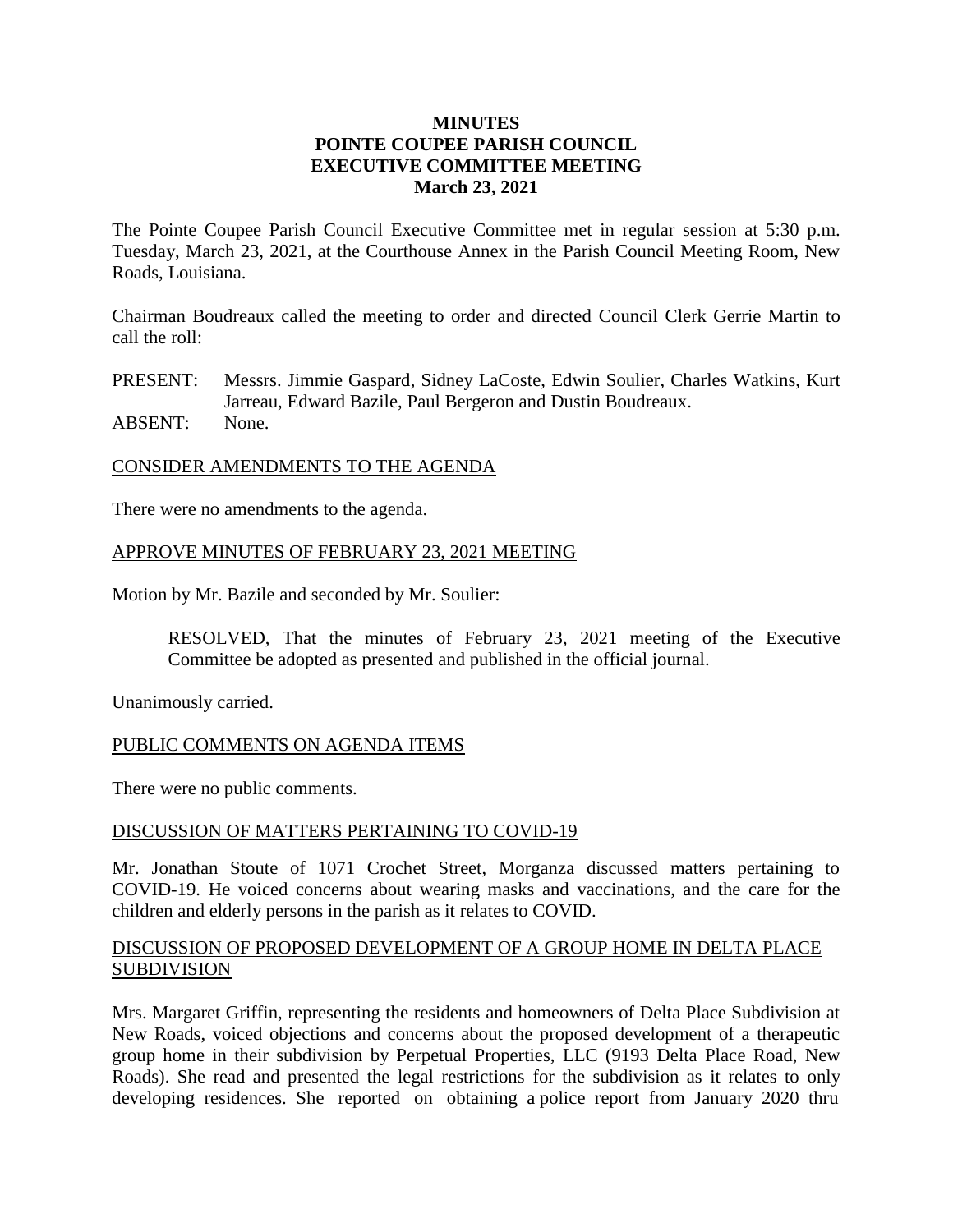March 23, 2021 2

January 2021 citing 57 incidents where officers were dispatched at the current group home located at 8566 Bayou Run Subdivision at New Roads. In closing, she presented a signed petition from the residents and homeowners opposing the development of the group home in their subdivision.

Chairman Boudreaux, Parish President Major Thibaut, and other councilmembers commented on this matter and concluded, due to no zoning restrictions and ordinances in the parish related to this matter, the council is limited to controlling and preventing the home from being developed.

In closing, Councilman Jarreau suggested a letter be sent to LA Department of Hospitals from the council regarding the concerns presented by the residents and homeowners of Delta Place Subdivision, and the issuance of a license for the proposed group home.

# DISCUSSION OF PROPOSED ORDINANCE RELATIVE TO THE SECOND AMENDMENT & RIGHT TO BEAR ARMS

Mr. Travis Saizan of 13979 Ventress Road, Ventress appeared before the council to request a proposed ordinance be developed relative to the Second Amendment and the right to bear arms. He reported about safe guarding their Second Amendment Rights through legislation of the local governing body. He commented on a massive movement that has begun throughout the country in the form of Second Amendment sanctuaries and he stated the amendment clears the right to keep and bear arms that shall not be infringed upon.

Chairman Boudreaux commented on this matter and reported on a legal opinion received. After discussion, the council will review this matter further.

# DISCUSSION OF PROPOSED AMENDMENTS TO THE ADOPTED PERSONNEL POLICY MANUAL

Chairman Boudreaux reported on a proposed ordinance relative to amending the adopted Personnel Policy Manual that was introduced at the last council meeting.

Parish President Thibaut commented on the amendments being proposed to the Personnel Policy Manual, and respond to questions from members.

A public hearing and proposed adoption of the ordinance will be held at the council meeting on April 13, 2021.

# PARISH PRESIDENT'S REPORT/DEPARMENT UPDATES

Parish President Thibaut gave updates on the following:

Johnson Bayou Drainage Project, Roads Rehabilitation Program will begin in April, upgrades to the gas system, and receiving new equipment in public works in April; recreational programs at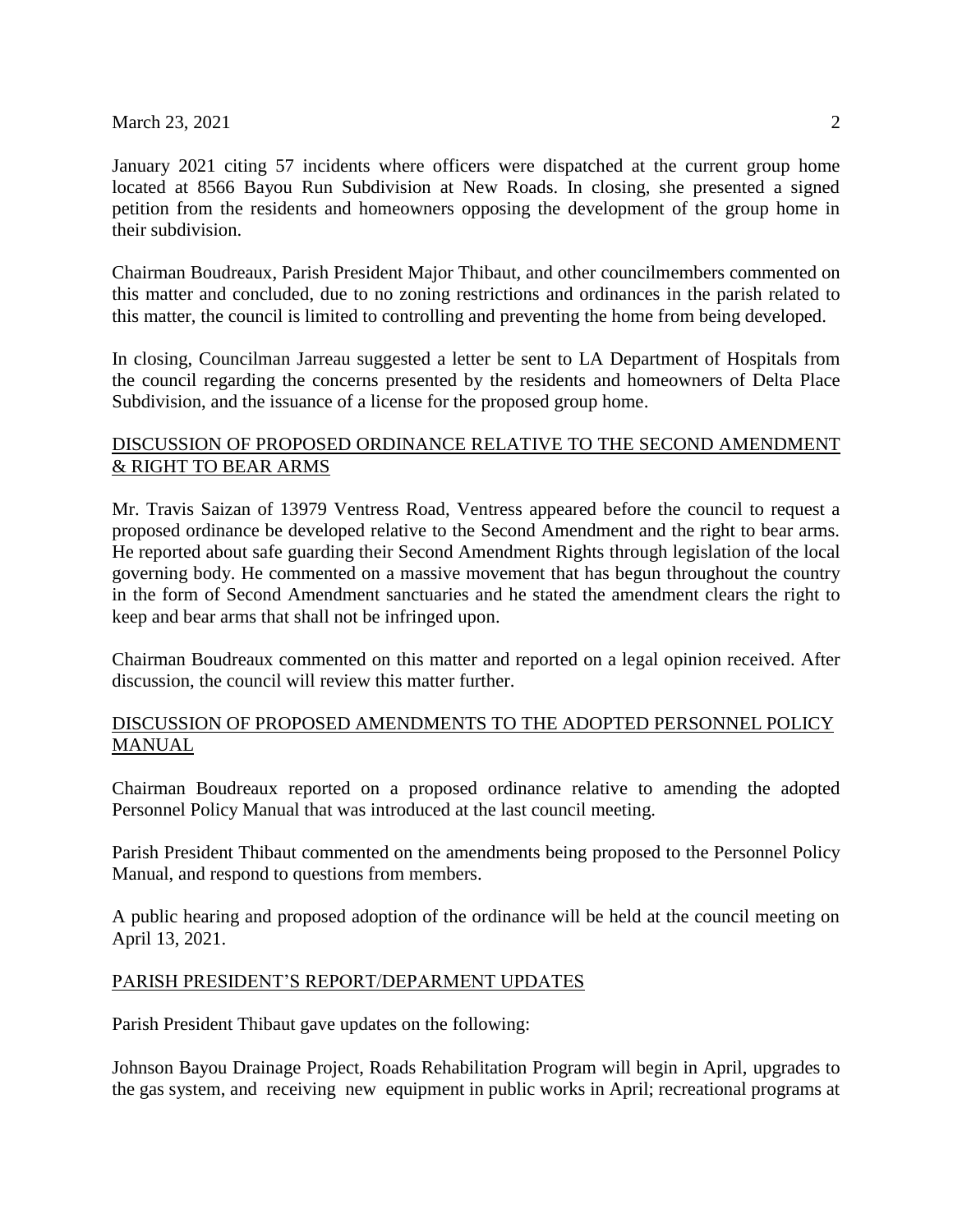PC Rec; a total of 46 residential and commercial permits were issued in February; Courthouse and Courthouse Annex Improvements Projects, replacement of the HVAC at the Courthouse Annex, beautification and landscaping at the Courthouse, and modifications to building purchased on Hospital Road; plats and variances approved by Planning & Zoning Commission; review of the ordinance relative to No Wake Zones on False River, and the Sheriff and Wildlife & Fisheries will increase patrols on False River and other canals; and reviewed additional amendments needed to the Subdivision Ordinance relative to the approval of plats; and Federal Reserve Plan and funds being allocated to the parish. In closing, he responded to questions from members.

PROPOSED EXECUTIVE SESSION REGARDING UPDATES ON THE FOLLOWING LITIGATIONS AND LAWSUITS: (1) POINTE COUPEE PARISH VS. ORKIN PEST CONTROL, CASE NO. 49860, DIV. D, 18TH JUDICIAL DISTRICT COURT, PARISH OF POINTE COUPEE, STATE OF LOUISIANA; (2) JEANPIERRE, ET AL VS. POINTE COUPEE PARISH, CASE NO. 50061, DIV. B, 18TH JUDICIAL DISTRICT COURT, PARISH OF POINTE COUPEE, STATE OF LOUISIANA AND (3) AMY THREETON VS. POINTE COUPEE PARISH, ET AL, CASE NO. 50209, DIV. D, 18TH JUDICIAL DISTRICT COURT, PARISH OF POINTE COUPEE, STATE OF LOUISIANA

Motion by Mr. Jarreau and seconded by Mr. Bergeron:

RESOLVED, That the Executive Committee convene in executive session at 6:09 p.m. to discuss updates regarding the following litigations and lawsuits: (1) Pointe Coupee Parish vs. Orkin Pest Control, Case No. 49860, Div. D, 18<sup>th</sup> Judicial District Court, Parish of Pointe Coupee, State of Louisiana; (2) Jeanpierre, et al vs. Pointe Coupee Parish, Case No. 50061, Div. B, 18<sup>th</sup> Judicial District Court, Parish of Pointe Coupee, State of Louisiana; (3) Amy Threeton vs. Pointe Coupee Parish, et al, Case No. 50209, Div. D, 18<sup>th</sup> Judicial District Court, Parish of Pointe Coupee, State of Louisiana.

The Chairman called for a roll call vote that resulted as follows:

YEAS: Messrs. Gaspard, LaCoste, Soulier, Watkins, Jarreau, Bazile, Bergeron and Boudreaux.

NAYS: None.

ABSENT: None.

On a vote of 8-0-0, the motion carried.

#### OPEN SESSION

Motion by Mr. LaCoste and seconded by Mr. Soulier:

RESOLVED, That the Executive Committee return to open session at 7:21 p.m.

Unanimously carried.